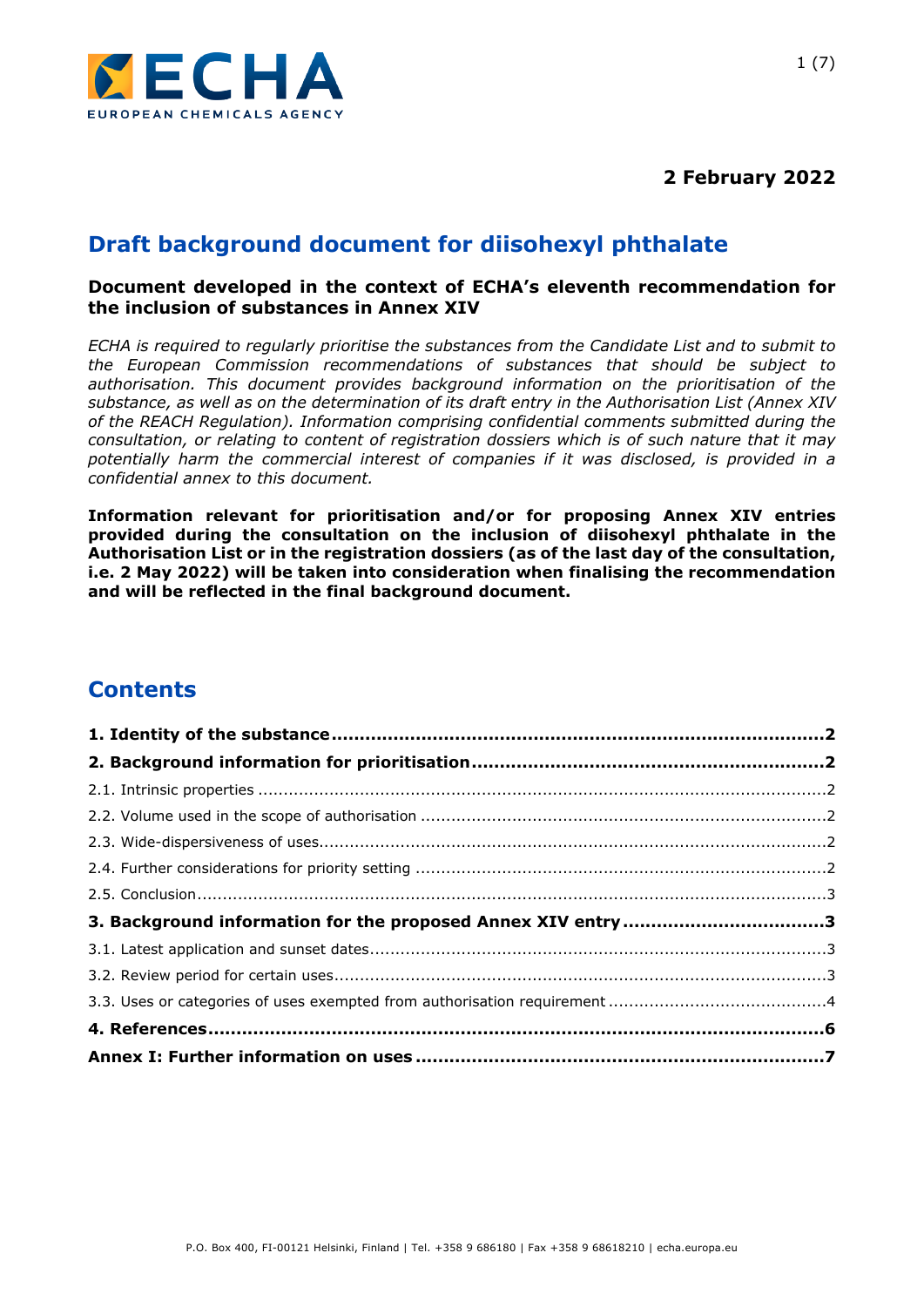# <span id="page-1-0"></span>**1. Identity of the substance**

Identity of the substance as provided in the Candidate List $1$ :

Name: diisohexyl phthalate EC Number: 276-090-2 CAS Number: 71850-09-4

## <span id="page-1-1"></span>**2. Background information for prioritisation**

*Priority was assessed by using the General approach for prioritisation of SVHCs for inclusion in the list of substances subject to authorisation2. Results of the prioritisation of all substances included in the Candidate List by July 2021 and not yet recommended or included in Annex XIV of the REACH Regulation is available at*

*[https://echa.europa.eu/documents/10162/17232/prior\\_results\\_cl\\_subst\\_february\\_2022\\_en.pdf](https://echa.europa.eu/documents/10162/17232/prior_results_cl_subst_february_2022_en.pdf).* 

## <span id="page-1-2"></span>**2.1. Intrinsic properties**

Diisohexyl phthalate was identified as a Substance of Very High Concern (SVHC) according to Article 57 (c) as it is classified in Annex VI, part 3, Table 3 (the list of harmonised classification and labelling of hazardous substances) of Regulation (EC) No 1272/2008 as Toxic for Reproduction, Category 1B, H360FD ("May damage fertility. May damage the unborn child") and was therefore included in the Candidate List for authorisation on 16 January 2020, following ECHA's decision ECHA/01/2020.

### <span id="page-1-3"></span>**2.2. Volume used in the scope of authorisation**

There are no registrations for diisohexyl phthalate under Regulation (EC) No 1907/2006 (REACH)3.

### <span id="page-1-4"></span>**2.3. Wide-dispersiveness of uses**

There are no registrations for diisohexyl phthalate under Regulation (EC) No 1907/2006  $(REACH)<sup>3</sup>$ .

### <span id="page-1-5"></span>**2.4. Further considerations for priority setting**

Based on structural similarities and similar physico-chemical properties it appears that diisohexyl phthalate might be used as a substitute for other low/transitional molecular weight phthalates of carbon backbone lengths of C4-C6 already included in Annex XIV or recommended for inclusion in Annex XIV. There are indications on the potential for using the substances in the same types of application (e.g. plasticiser in PVC (Annex XV SVHC report, 2019)).

<sup>&</sup>lt;sup>1</sup> For further information please refer to the Candidate List and the respective support document at <https://www.echa.europa.eu/candidate-list-table>.

<sup>2</sup> Document can be accessed at

[https://echa.europa.eu/documents/10162/17232/recom\\_gen\\_approach\\_svhc\\_prior\\_2020\\_en.pdf](https://echa.europa.eu/documents/10162/17232/recom_gen_approach_svhc_prior_2020_en.pdf) 3 Number of registrations as of 1 August 2021.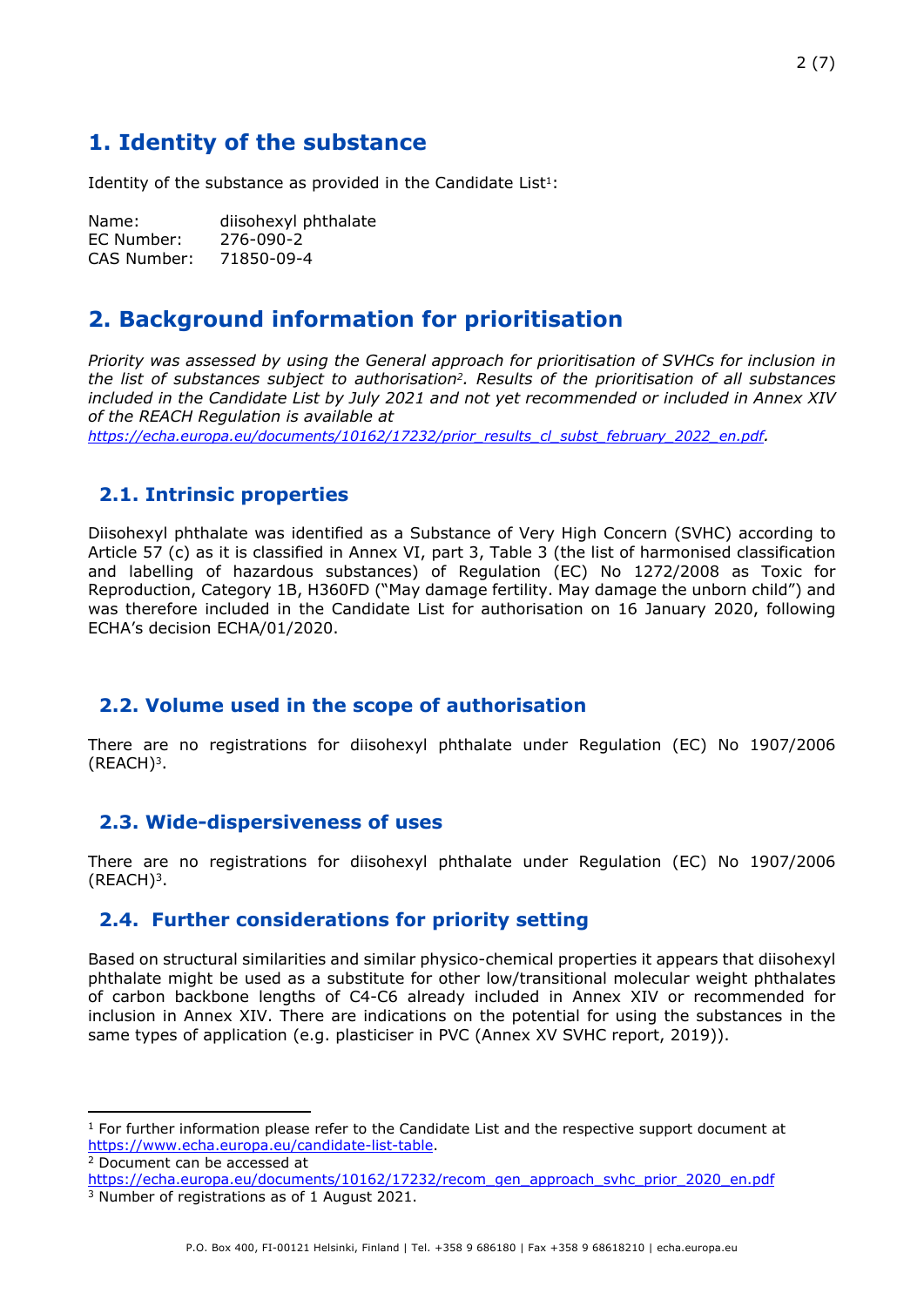## <span id="page-2-0"></span>**2.5. Conclusion**

Diisohexyl phthalate is proposed to be prioritised for inclusion in Annex XIV on the basis of grouping considerations.

# <span id="page-2-1"></span>**3. Background information for the proposed Annex XIV entry**

## <span id="page-2-2"></span>**3.1. Latest application and sunset dates**

ECHA proposes the following transitional arrangements:

| Latest application date (LAD): | Date of inclusion in Annex XIV plus 18, 21 or 24 |
|--------------------------------|--------------------------------------------------|
|                                | months                                           |
|                                |                                                  |

Sunset date: 18 months after LAD

ECHA will make the final LAD allocation when finalising the recommendation and will use all available relevant information including that received in the consultation. ECHA will apply the Annex XIV entries approach<sup>4</sup> and the criteria described in the implementation document<sup>5</sup>. According to these documents, substances for which the available information indicates a relatively high number of uses and/or complex supply chain(s) are allocated to the "later" LAD slots.

A summary of the information currently available is provided in section 2 of Annex I*.* 

The time needed to prepare an authorisation application of sufficient quality has been estimated to require 18 months in standard cases. When setting the LADs ECHA has also to take into account the anticipated workload of ECHA's Committees and Secretariat to process authorisation applications. This is done by allocating the substances proposed to be included in the final recommendation in slots, normally 3, and setting the application dates with 3 months intervals in between these slots (standard LAD slots: 18, 21 and 24 months).

For substances to be included in the  $11<sup>th</sup>$  recommendation, ECHA sees currently no reason to deviate from these standard LAD slots.

## <span id="page-2-3"></span>**3.2. Review period for certain uses**

ECHA proposes not to include in Annex XIV any review period for diisohexyl phthalate.

In general, ECHA does not propose any upfront specific review periods in its draft recommendations for inclusion in the Authorisation List. Setting review periods in Annex XIV for any uses would require that ECHA had access to adequate information on different aspects relevant for a decision on the review period. Such information is generally not available to ECHA at the recommendation step. It is to be stressed that, in the next step of the authorisation process, i.e. during the decision on whether authorisation is granted based on specific applications by manufacturers, importers or downstream users of the substance, all authorisation decisions will include specific review periods which will be based on concrete casespecific information provided in the applications for authorisation.

<sup>4</sup> General approach can be accessed at

[https://echa.europa.eu/documents/10162/17232/recom\\_gen\\_approach\\_draft\\_axiv\\_entries\\_2020\\_en.pdf/](https://echa.europa.eu/documents/10162/17232/recom_gen_approach_draft_axiv_entries_2020_en.pdf/) <sup>5</sup> Practical implementation document can be accessed at

[https://echa.europa.eu/documents/10162/17232/recom\\_gen\\_approach\\_draft\\_axiv\\_entries\\_impl\\_doc\\_20](https://echa.europa.eu/documents/10162/17232/recom_gen_approach_draft_axiv_entries_impl_doc_2020_en.pdf) [20\\_en.pdf](https://echa.europa.eu/documents/10162/17232/recom_gen_approach_draft_axiv_entries_impl_doc_2020_en.pdf)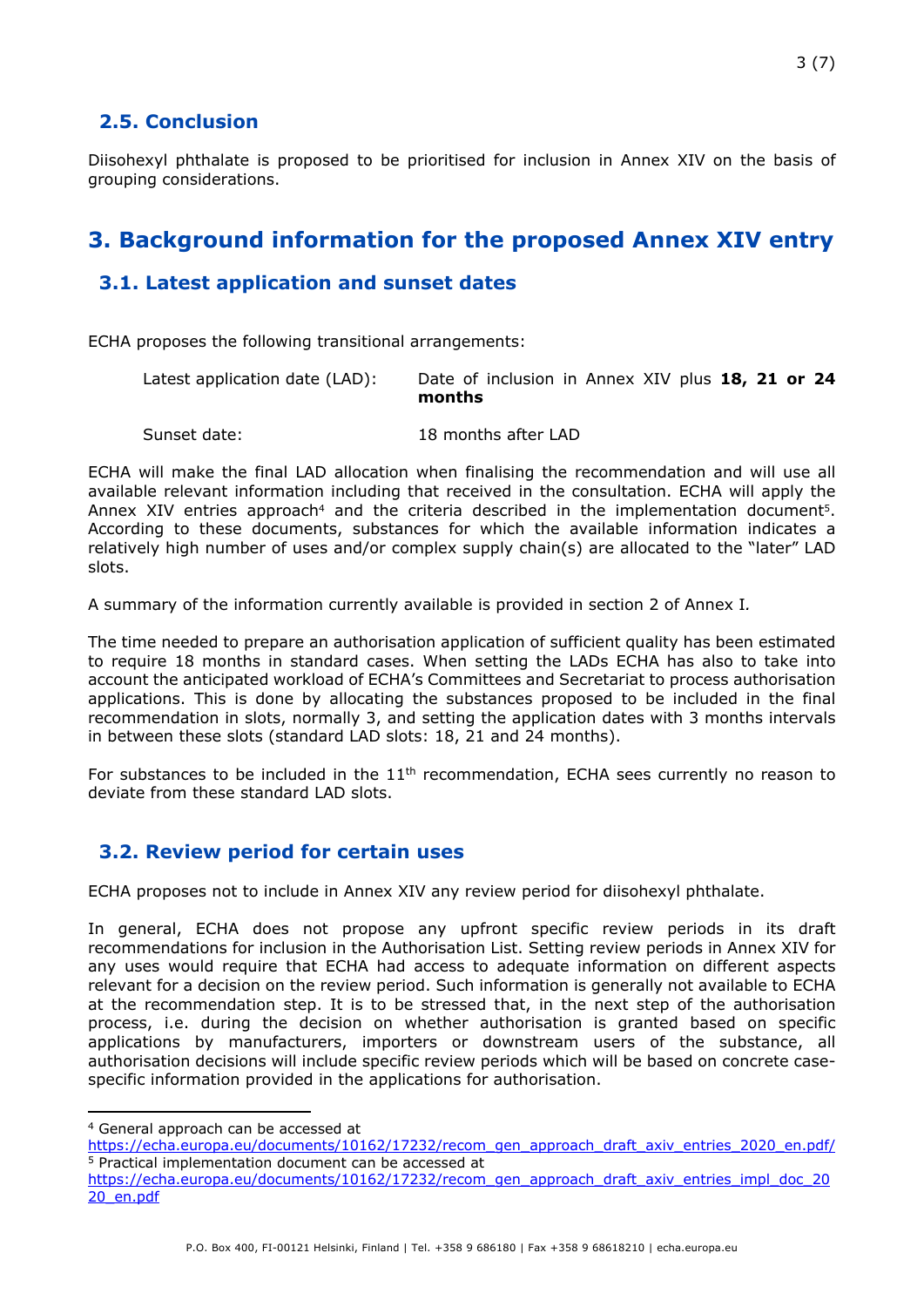## <span id="page-3-0"></span>**3.3. Uses or categories of uses exempted from authorisation requirement**

#### **3.3.1 Exemption under Article 58(2)**

ECHA proposes not to recommend exemptions for uses of diisohexyl phthalate on the basis of Article 58(1)(e) in combination with Article 58(2) of the REACH Regulation.

According to Article 58(2) of REACH it is possible to exempt from the authorisation requirement uses or categories of uses '*provided that, on the basis of the existing specific Community legislation imposing minimum requirements relating to the protection of human health or the environment for the use of the substance, the risk is properly controlled*'.

ECHA considers the following elements in deciding whether to recommend an exemption of a use of a substance:

- There is existing EU legislation (i.e., rules of law adopted by a European Union entity intended to produce binding effects) addressing the specific use (or categories of use) that is proposed to be exempted;
- The existing EU legislation properly controls the risks to human health and/or the environment from the use of the substance arising from the intrinsic properties of the substance that are specified in Annex XIV; generally, the legislation in question should specifically refer to the substance to be included in Annex XIV either by naming the substance or by referring to a group of substances that is clearly distinct from other substances;
- The existing EU legislation imposes minimum requirements for the control of risks of the use. The piece of legislation (i) has to define the minimum standard to be adopted in the interest of public health or the environment and (ii) allows EU Member States to impose more stringent requirements than the specific minimum requirements set out in the EU legislation in question. Legislation setting only a general framework of requirements or the aim of imposing measures or not clearly specifying the actual type and effectiveness of measures to be implemented is not regarded as sufficient to meet the requirements under Article 58(2). Furthermore, it can be implied from the REACH Regulation that attention should be paid as to whether and how the risks related to the life-cycle stages resulting from the uses in question (i.e. service-life of articles and waste stage(s), as relevant) are covered by the legislation.

*Where interested parties are considering making a request for exemption from authorisation under Art. 58(2) for a particular use, it is strongly recommended that they take into account ECHA's previous responses to Art. 58(2) exemption requests6. It is noted that any Art. 58(2) request is assessed case-by-case.*

*Furthermore, it should be noted that if a use falls under the generic exemptions from authorisation7, there is no need to propose an additional specific exemption.*

<sup>6</sup> See analysis of most relevant pieces of legislation e.g. in sections C.2.8 – C.2.12 in

[https://echa.europa.eu/documents/10162/17232/8th\\_recom\\_respdoc\\_methylpyrrolidone\\_en.pdf](https://echa.europa.eu/documents/10162/17232/8th_recom_respdoc_methylpyrrolidone_en.pdf), or in section C.2 in

[https://echa.europa.eu/documents/10162/17232/9th\\_recom\\_respdoc\\_lead\\_stabilisers\\_en.pdf](https://echa.europa.eu/documents/10162/17232/9th_recom_respdoc_lead_stabilisers_en.pdf) including references given therein

 $7$  Generic exemptions from the authorisation requirement:

[https://echa.europa.eu/documents/10162/17232/generic\\_exempt\\_auth\\_2020\\_en.pdf](https://echa.europa.eu/documents/10162/17232/generic_exempt_auth_2020_en.pdf)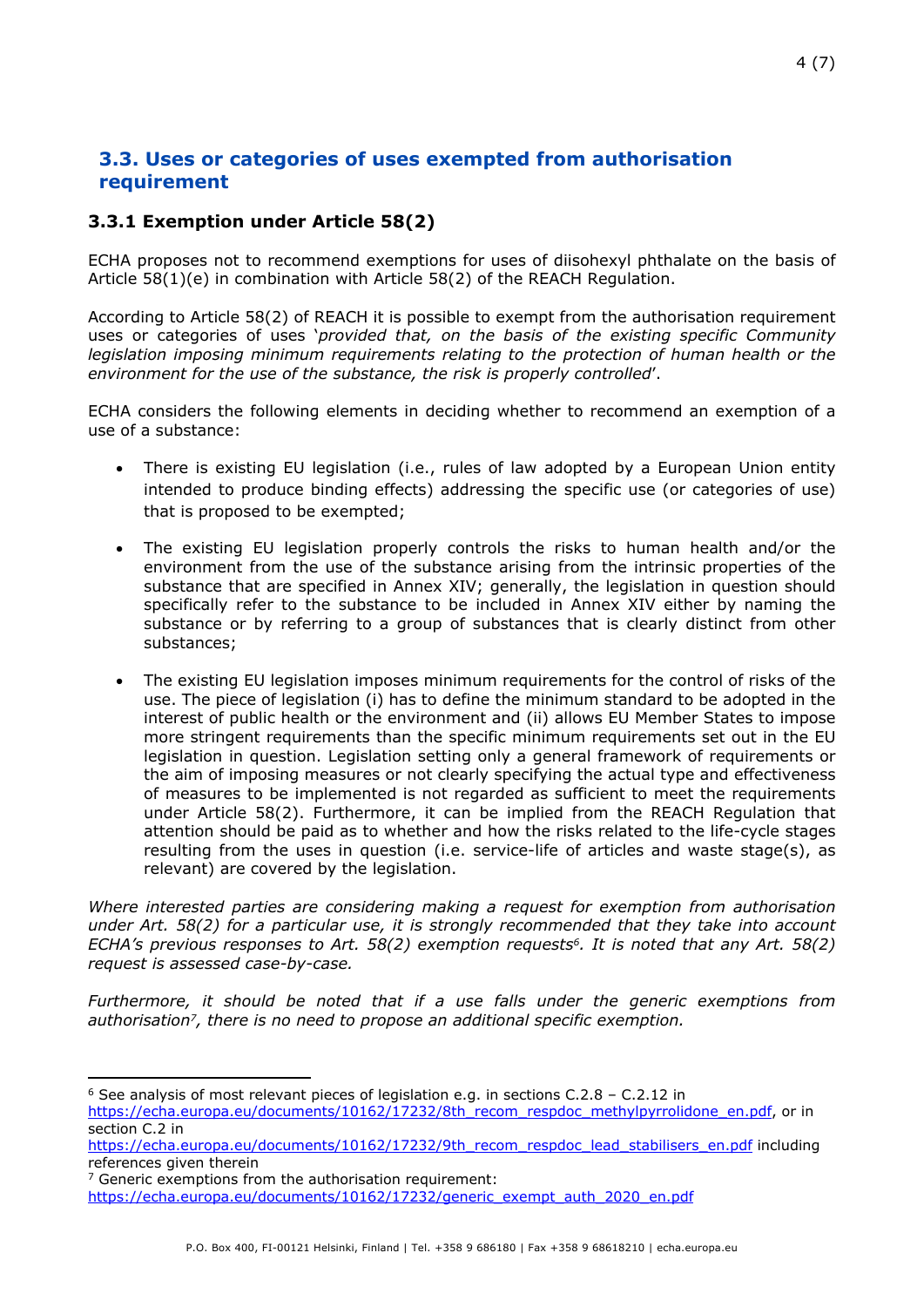#### **3.3.2 Exemption of product and process oriented research and development (PPORD)**

ECHA proposes not to recommend to include in Annex XIV any exemption from authorisation for the use of diisohexyl phthalate for PPORD.

So far, ECHA has not considered it appropriate to recommend specific exemptions for PPORD for any substance. ECHA notes that an operator may use a substance included in Annex XIV for a PPORD activity if that operator has obtained authorisation for that use of the substance in accordance with Articles 60 to 64 of the REACH Regulation.

No PPORD notifications have been submitted for diisohexyl phthalate<sup>8</sup>.

<sup>8</sup> As of 1 August 2021.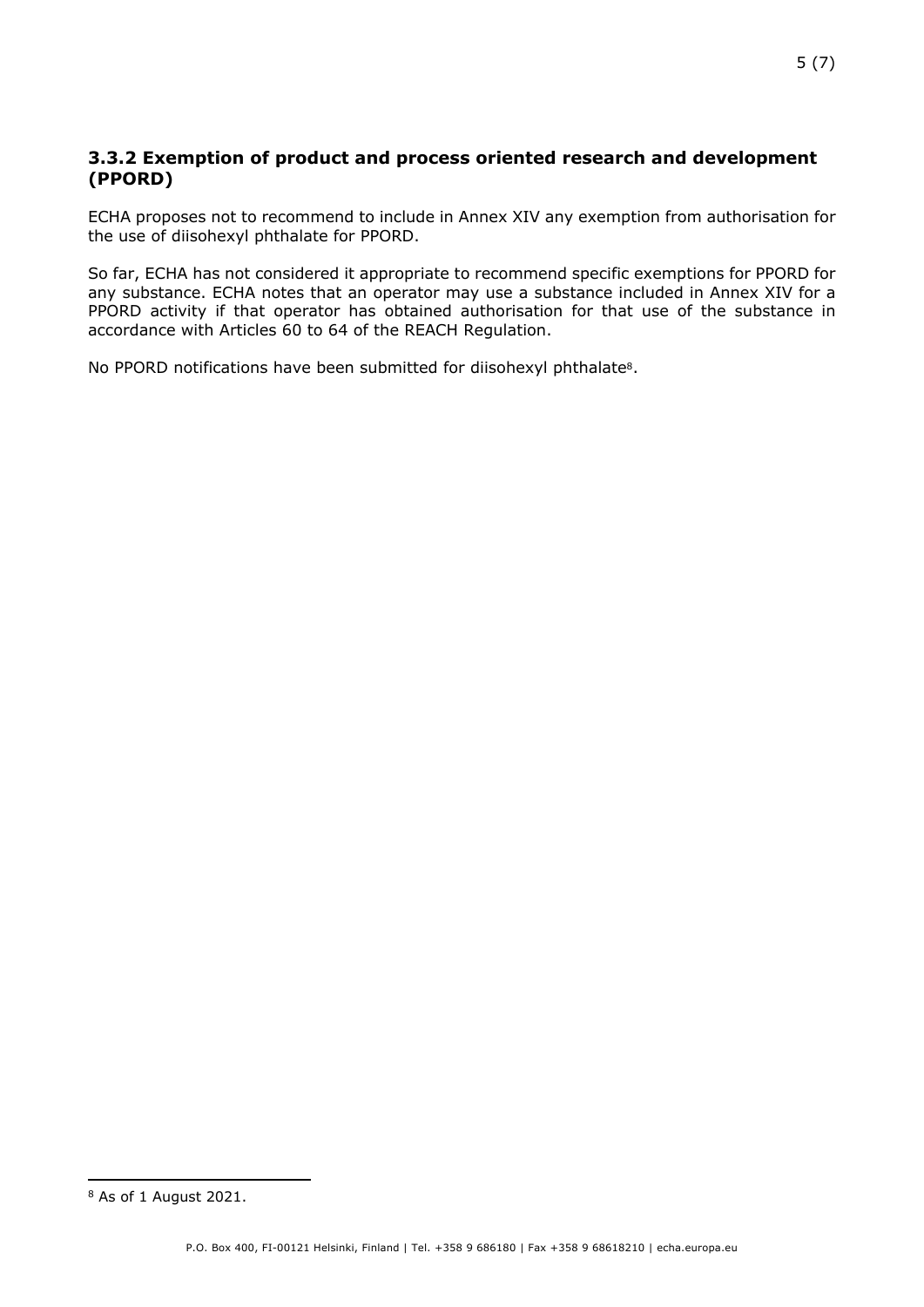## <span id="page-5-0"></span>**4. References**

Annex XV SVHC report (2019): Proposal for identification of a substance of very high concern on the basis of the criteria set out in REACH Article 57. Diisohexyl phthalate. Submitted by Sweden, August 2019.

> [https://www.echa.europa.eu/documents/10162/cf92bdc0-80ac-f93e-f66d-](https://www.echa.europa.eu/documents/10162/cf92bdc0-80ac-f93e-f66d-3d60d740af51)[3d60d740af51](https://www.echa.europa.eu/documents/10162/cf92bdc0-80ac-f93e-f66d-3d60d740af51)

Assessment of regulatory needs (2021): Group name: *Ortho*-phthalates. Submitted by ECHA, June 2021.

<https://echa.europa.eu/documents/10162/5914e10f-18c0-7733-f044-738f8867b973>

ECHA (2021): Diisohexyl phthalate. ECHA's dissemination website on registered substances. Accessed on 1 August 2021.

<https://echa.europa.eu/search-for-chemicals>

RCOM (2019): "*Responses to comments*" document. Document compiled by Sweden from the commenting period 03/09/2019-18/10/2019 on the proposal to identify diisohexyl phthalate as a Substance of Very High Concern.

> [https://www.echa.europa.eu/documents/10162/82a5aa16-63f0-c655-0325-](https://www.echa.europa.eu/documents/10162/82a5aa16-63f0-c655-0325-125ff409ad4d) [125ff409ad4d](https://www.echa.europa.eu/documents/10162/82a5aa16-63f0-c655-0325-125ff409ad4d)